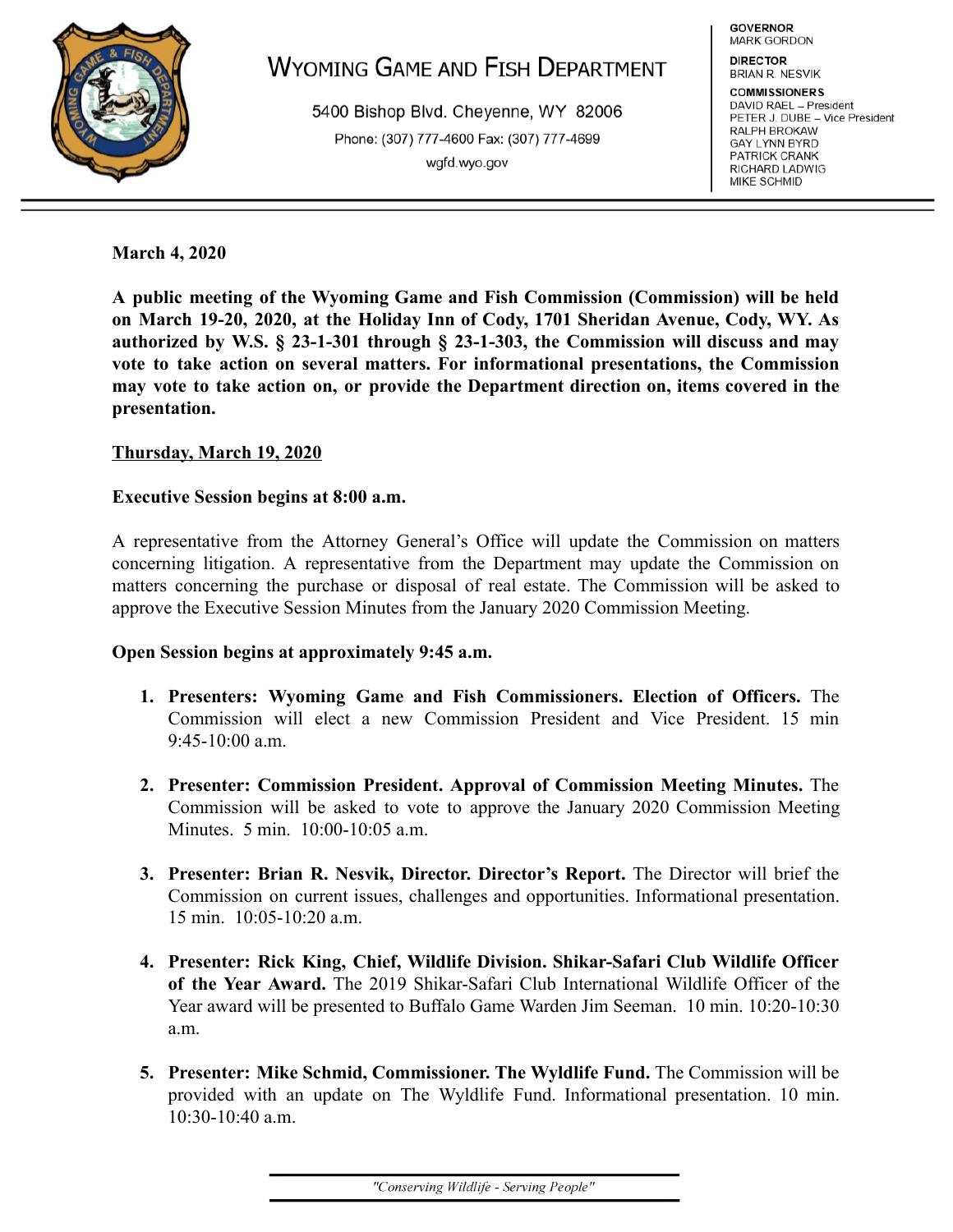Wyoming Game and Fish Commission Meeting Agenda Page 2

- **6. Presenter: Doug Brimeyer, Deputy Chief, Wildlife Division. Mule Deer and Pronghorn Research in Wyoming.** The Commission will be presented with an update on Mule Deer and Pronghorn research in Wyoming. Informational presentation. 40 min.  $10:40-11:10$  a.m.
- **7. Presenters: Meredith Wood, CFO, and Millissa Raner, General Accounting Manager, Fiscal Division. Preliminary Approval of the Commission's FY 2021 Budget.** The Commission will be asked to vote to provide preliminary approval of the FY 2021 budget. 60 min. 11:10 a.m.-12:10 p.m.

Lunch Break 12:10-1:00 p.m.

- **8. Presenter: John Kennedy, Deputy Director. WGFD Housing in Jackson.** The Commission will be provided with an update on the Department's work to address employee housing in Jackson. 30 min. 1:00-1:30 p.m.
- **9. Presenter: Sean Bibbey, Lands Branch Chief, Services Division. Approval to Acquire or Dispose of Fee Title and/or Less than Fee Title Property Rights.** The Commission will be presented with the following project: Acquisition of water rights at Bump Sullivan, Goshen County. 10 min. 1:30-1:40 p.m.
- **10. Presenter: Hank Edwards, Wildlife Health Laboratory Supervisor, Wildlife Division. 2019 Chronic Wasting Disease Surveillance Update.** The Commission will be presented with information on the Department's 2019 Chronic Wasting Disease surveillance efforts. Informational presentation. 30 min. 1:40-2:10 p.m.
- **11. Presenter: Scott Edberg, Deputy Chief, Wildlife Division. Damage Claim Appeal #20078.** The Commission will be asked to vote to approve the Department's partial payment recommendation for Damage Claim #20078. 30 min. 2:10-2:40 p.m.

Tentative Break 2:40-2:55 p.m.

- **12. Presenter: Jennifer Doering, License Section Manager, Fiscal Division. License Selling Agent Appointments.** The Commission will be asked to vote to approve the transfer of one license selling agent Joe's Food Center in Upton, WY. 5 min. 2:55-3:00 p.m.
- **13. Presenter: Jennifer Doering, License Section Manager, Fiscal Division. License Selling Agent Cancellation.** The Commission will be briefed on the cancellation of license selling agent, Rooch's Marina, in Glendo. The agent has requested a hearing before the Commission. 15 min. 3:00-3:15 p.m.
- **14. Presenter: Rick King, Chief, Wildlife Division. Petition to Amend Chapter 4, Furbearing Animal Trapping Regulation.** The Commission will be briefed on the petition to amend Chapter 4, Furbearing Animal Trapping Regulation. 30 min. 3:15-3:45 p.m.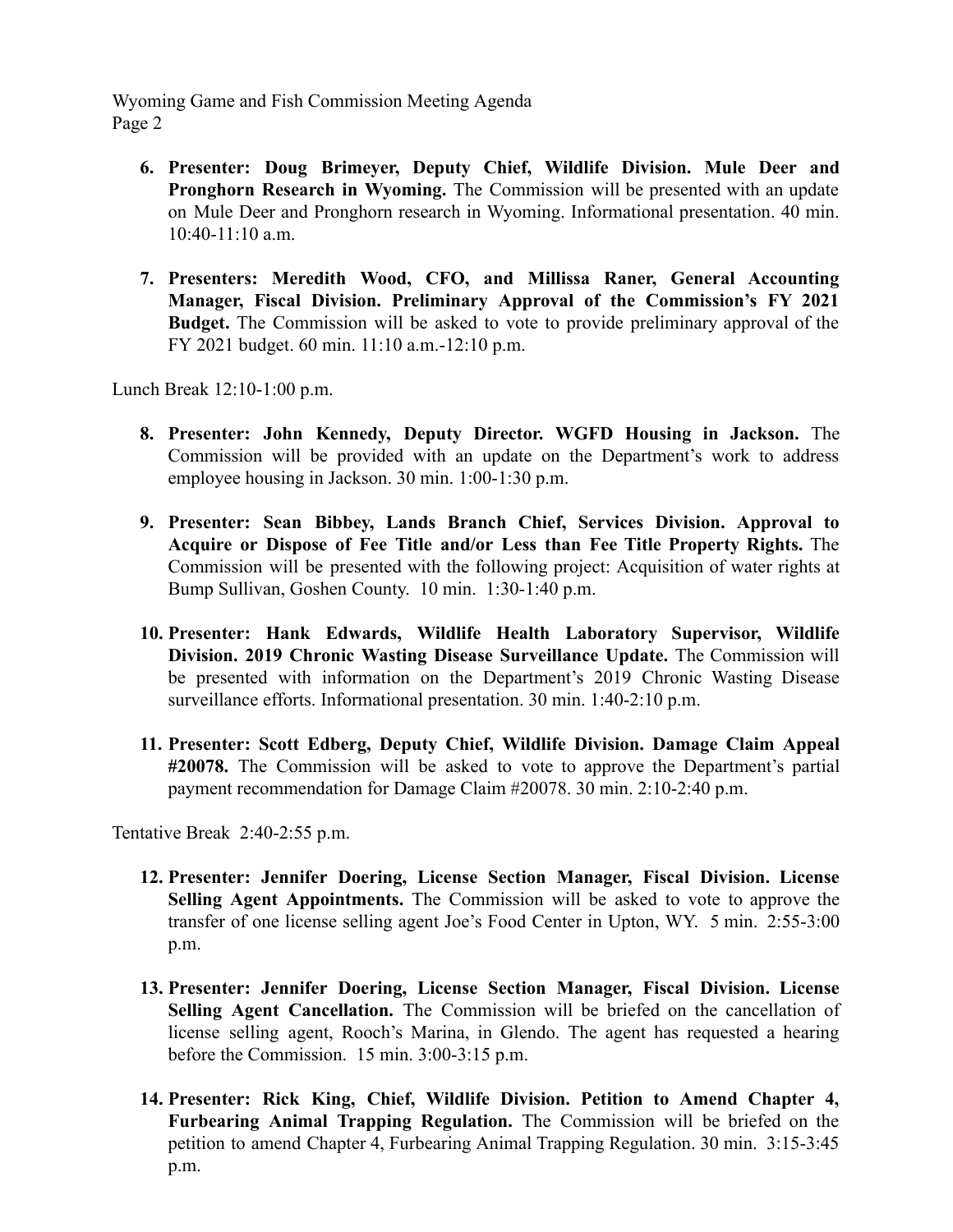Wyoming Game and Fish Commission Meeting Agenda Page 3

- **15. Presenter: Doug Brimeyer, Deputy Chief, Wildlife Division. 2020 Winter Conditions Update.** The Commission will be provided with an overview of the current statewide winter conditions. Informational presentation. 20 min. 4:05-4:25 p.m
- **16. Presenters: John Kennedy, Deputy Director and Plan One Architects. Cody Regional Office Project.** The Commission will be provided with an update on the new Cody Regional Office project. The Commission will be asked to approve funding for the design team and the commissioning agent. 20 min. 3:45-4:05 p.m.
- **17. Presenter: Rebekah Fitzgerald, Communications Director, Director's Office. Wyoming Outdoor Expo Location.** The Commission will be presented with information on locations for the Wyoming Outdoor Expo. Informational presentation. 15 min. 4:25-4:40 p.m.
- **18. Presenter: Rebekah Fitzgerald, Communications Director, Director's Office. Wildlife Crossing Initiative.** The Commission will be presented with information regarding the Wildlife Crossing Initiative. Informational presentation. 15 min. 4:40-4:55 p.m.
- **19. Call to the Public.**

**Adjourn for the day.** 

#### **Friday, March 20, 2020**

#### **Executive Session begins at 8:00 a.m. (if needed)**

A representative from the Attorney General's Office will update the Commission on matters concerning litigation. A representative from the Department may update the Commission on matters concerning the purchase or disposal of real estate.

#### **Open Session begins at approximately 9:15 a.m.**

**20. Presenter: Scott Edberg, Deputy Chief, Wildlife Division. Scott Edberg, Deputy Chief, Wildlife Division. Chronic Wasting Disease Management Plan** . The Commission will be asked to approve the Department's Chronic Wasting Disease Management Plan. 3 hours 9:15 a.m.-12:15 p.m.

Lunch Break 12:15-1:30 p.m.

**21. Presenter: Doug Brimeyer, Deputy Chief, Wildlife Division. Wyoming Wolverine Management Plan.** The Commission will be asked to vote to approve the Wyoming Wolverine Management Plan. 20 min. 1:30-1:50 p.m.